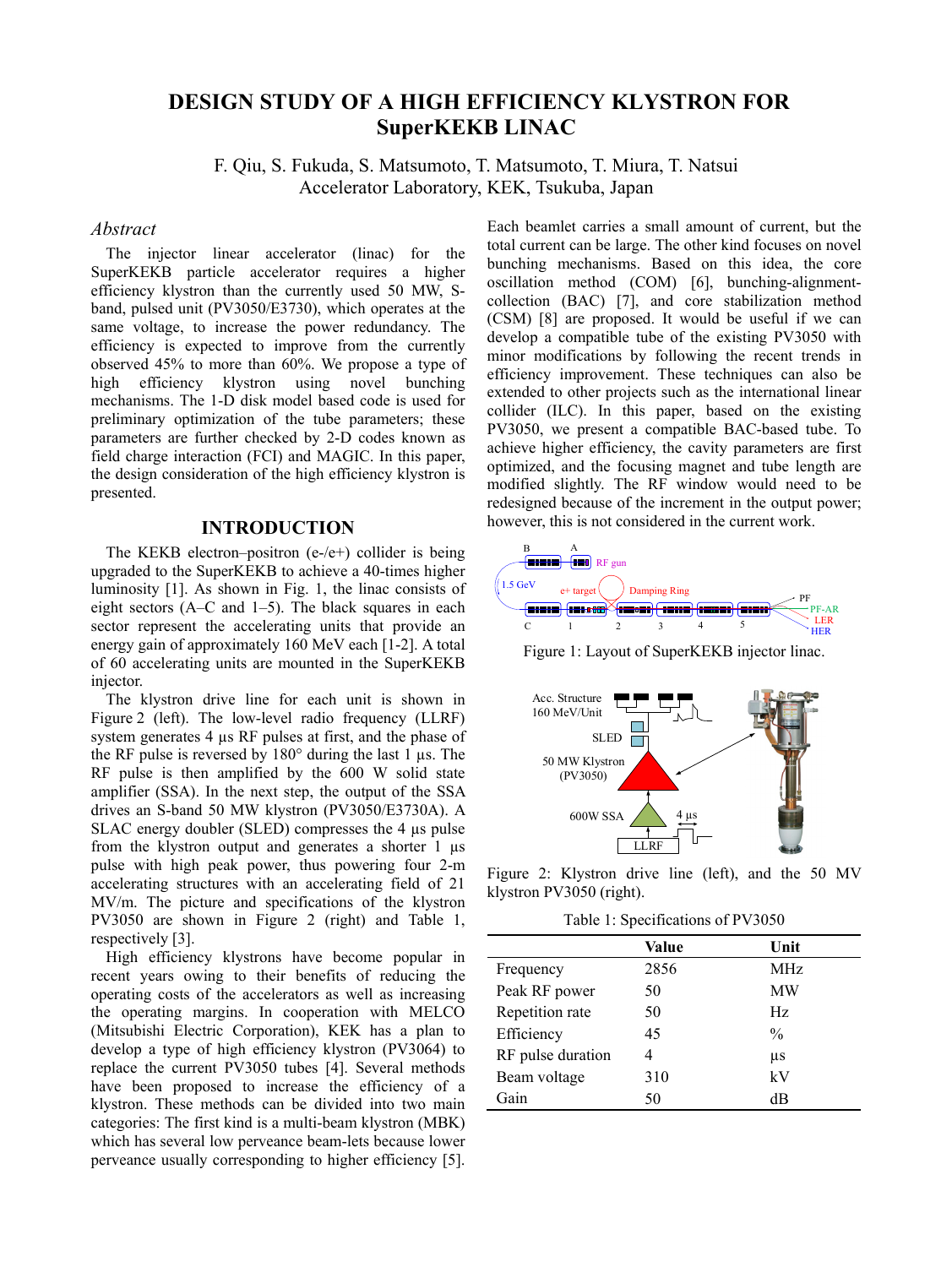## **BAC METHOD**

The existing PV3050 klystron has the potential to provide increased efficiency from the present 45% to a higher value owing to introduction of the BAC section. We have tentatively applied four additional BAC cavities, including two second harmonic cavities, to the drift tube. Various codes, such as AJDISK [9], FCI [10], MAGIC, and CST, can be used for klystron design. The onedimensional (1-D) code AJDISK is used for preliminary optimization of the tube parameters (e.g., cavity detuning and external Q of the output cavity), and the effect of the magnetic field and beam profile are subsequently checked with the two-dimensional (2-D) code (e.g., FCI). Finally, the tube is simulated using a PIC code such as MAGIC or CST.

Figure 3 compares the 1-D AJDISK simulation of the original PV3050 tube and the proposed BAC-based klystron. As mentioned above, we have added four cavities between the  $3<sup>rd</sup>$  cavity and the penultimate cavity of the PV3050 tube (indicated by the green box). Compared with the original PV3050 tube, more outside bunches are collected by the BAC tubes at output cavity. The predicted efficiency is improved from the original 45% to approximately 69%.



Figure 3: Phase diagrams of PV3050 (top) and proposed BAC-based klystron (bottom) in the AJDSIK simulation. The BAC cavities are indicated by the green box.

# **SIMULATION RESULT OF 2-D CODE**

Because of the limitations posed by the 1-D code (e.g., distribution of the magnetic field and current density), we have to check the parameters obtained from AJDISK with the 2-D code (and the 3-D code as well). The FCI and MAGIC are used to verify the BAC-based design [10]. For the 2-D codes, the electron gun parameters and magnetic field need to be considered first.

### *Gun and Solenoid*

The prototype of the particle gun for the planned BAC klystron is mostly derived from the gun of the PV3050. The trajectories of the gun with an applied voltage of 310 kV are simulated using MAGIC and DGUN code as shown in Figure 4. The simulation results for the current density obtained from MAGIC together with that of DGUN are shown in Fig. 5. Furthermore, the perveances of the gun obtained using these two codes are compared in Table 2. For further confirmation, the simulation results from CST are also presented in the table.



Figure 4: Simulation result of electron gun. Left: Magic, right: DGUN.



Figure 5: Current-density distribution of the electron gun 120 mm away from the cathode.

Table 2: Performance of the GUN Simulation

|               | <b>DGUN</b> | MAGIC | <b>CST</b> |
|---------------|-------------|-------|------------|
| uPerveance    | 1.86        | 1.88  | 1.87       |
| Mesh size[mm] | 0.25        | 0.25  | 0.25       |

The solenoids in the BAC are primarily based on the PV3050 klystron as well. A total of eight solenoids is used in the klystron PV3050. The focusing magnet is then simulated using POISSON SUPERFISH code [11]. We have compared the simulated magnetic field with the measured value of the PV3050 (indicated by the blue and red lines in Fig.5). The results show that the simulated field is in good agreement with the measured field.



Figure 6: Comparison of the magnetic field on axis.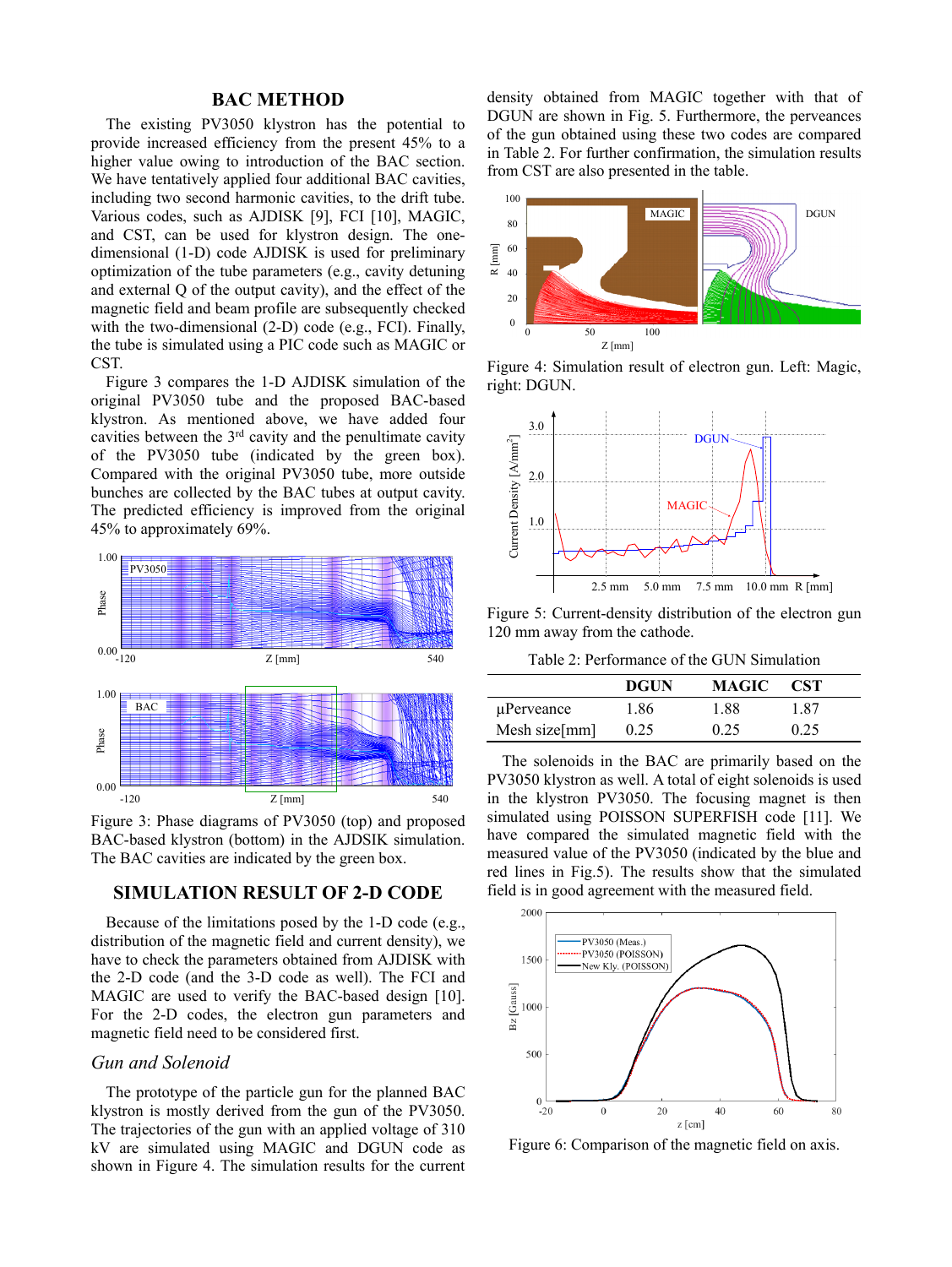For the BAC klystron, because we have extended the length of the klystron tube to obtain a higher efficiency (see Figure 7), it is necessary to have a longer magnet that has a stronger field at the output cavity to suppress the scalloping effect. The new magnetic field obtained is thus shown as the black line in Figure 6.

### *Tube Simulation*

The electron gun parameters shown in Figure 4 and the corresponding magnetic field are used in the 2-D code. The FCI code is applied first because it is faster compared to the MAGIC code. Figure 7 shows the comparisons of the FCI simulations of PV3050 and proposed BAC tube. It should be noted that the distances of the penultimate cavity and output cavity were increased by approximately 5-cm because it was found that the efficiency could be further improved under this condition. As seen from the beam profile of these two cases, compared with PV3050, more particles are bunched by the BAC tube at the output cavity. The FCI code predicted the maximum efficiencies of PV3050 and BAC klystron as 44% and 68%, respectively. The efficiency of the BAC tube predicted by FCI is shown in Figure 8.



Figure 7: Beam and energy profiles from FCI simulation. Top: PV3050, bottom: BAC tube.



Figure 8: Predicted efficiency curve of the BAC tube.

It is possible to realize an all-in-one simulation with the MAGIC code, which means the gun, focusing magnetic field, and cavity tubes can be simulated at the same time. However, in our simulation, owing to limited time, we record the beam information of the GUN outlet region first and then import this beam information from the inlet of the klystron tubes. We expect that we can achieve a high efficiency as according to FCI predictions. However, for MAGIC, the predicted efficiency at the saturation point is approximately 52% (~15% lower than those of FCI and AJDISK). As shown in Figure 9, the currents of MAGIC and FCI were not in good agreement. Noted that we have modified the position of the output cavity for the MAGIC code to achieve the highest efficiency. It can be seen that the two codes are in agreement before the second 2<sup>nd</sup> harmonic cavity. However, the currents show disagreement after the pre-penultimate cavity. We attempted to reduce the mesh size of the MAGIC code, but the result did not improve significantly. Furthermore, we attempted to change the detuning of the  $2<sup>nd</sup>$  harmonic and penultimate cavities by some extent, but we could not achieve high efficiency as expected. The reason for this is not understood thus far, and further simulations with other codes may be required in future studies.



Figure 9: Current comparison of MAGIC and FCI code.

### **CONCLU**S**ION**

Recently, interesting methods based on the novel bunching mechanism are proposed for the high efficiency klystron. KEK is planning to develop a high efficiency klystron to improve the operating margin of the SuperKEKB project. We present our work at developing a compatible tube for the existing PV3050. By adding four BAC cavities, the efficiencies predicted by the AJDISK and FCI codes are improved by more than 20% at the saturation point. However, disagreements are observed for simulations with the MAGIC code, and the reason for this is not well understood thus far. Further simulations are required to address this in the future.

#### **REFERENCES**

- [1] K. Furukawa *et al*., "Rejuvenation of 7-GeV SuperKEKB injector linac", in *Proc. IPAC'18*, Vancouver, BC, Canada, May 2018. pp. 300-303.
- [2] T. Miura *et al*., "LLRF control unit for SuperKEKB injector linac", in *Proc. IPAC'18*, Vancouver, BC, Canada, May 2018. pp. 2134-2136.